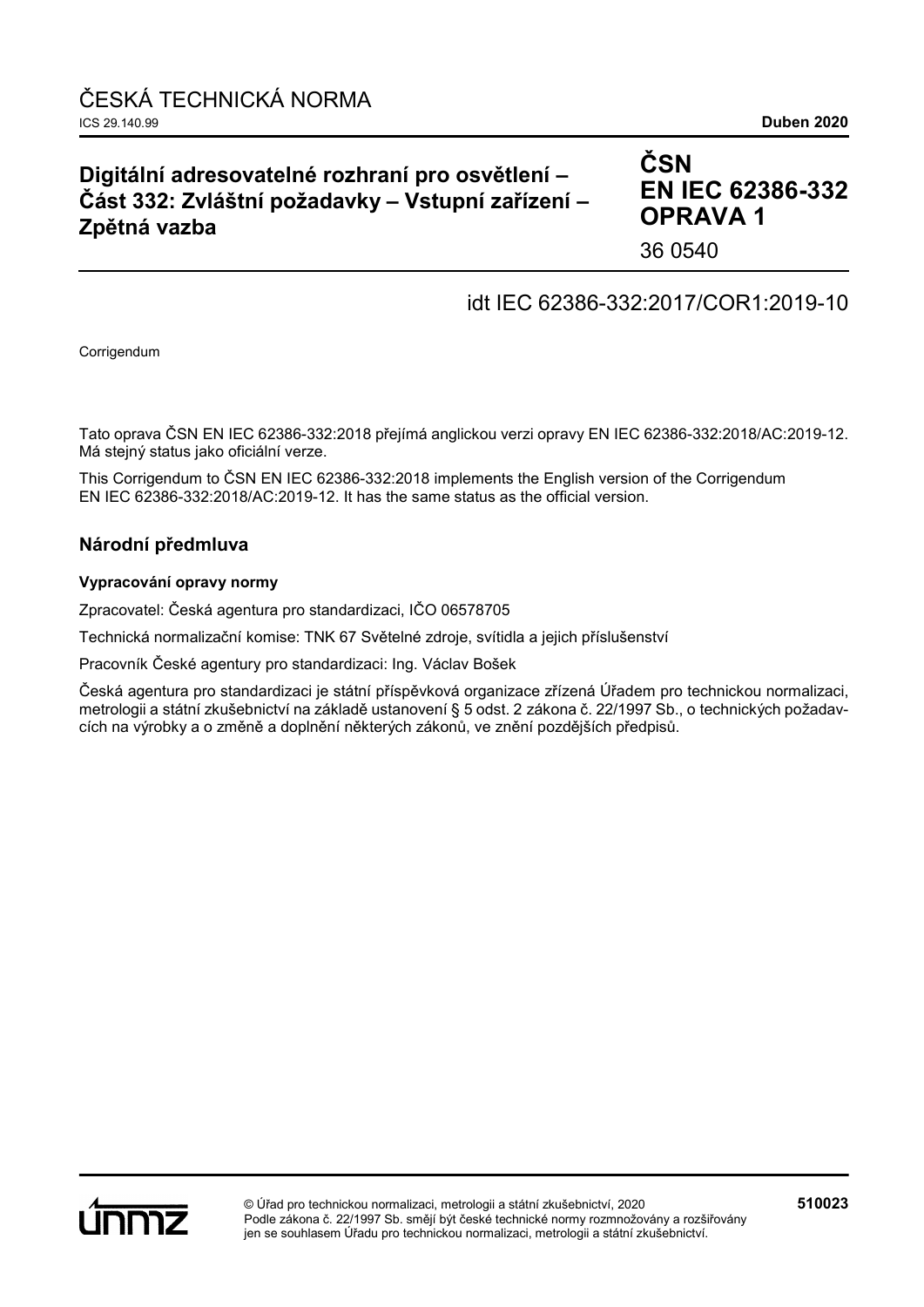ČSN EN IEC 62386-332/Opr. 1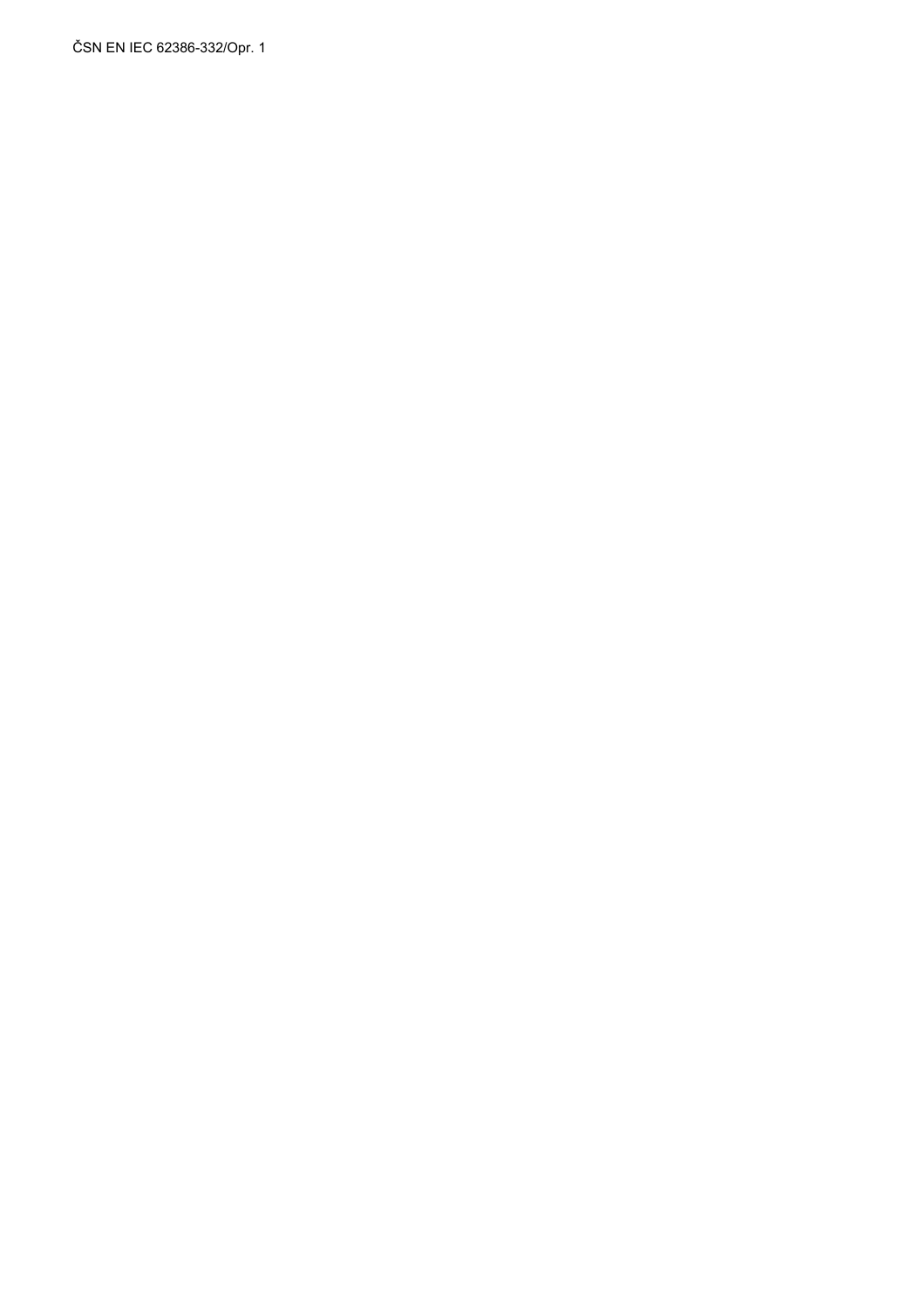# EUROPEAN STANDARD NORME EUROPÉENNE EUROPÄISCHE NORM

## **EN IEC 62386- 332:2018/AC:2019-12**

December 2019

ICS 29.140.99

English Version

### Digital addressable lighting interface - Part 332: Particular requirements - Input devices - Feedback (IEC 62386-332:2017/COR1:2019)

Interface d'éclairage adressable numérique - Partie 332: Exigences particulières - Dispositifs d'entrée - Rétroaction (IEC 62386-332:2017/COR1:2019)

 Digital addressierbare Schnittstelle für die Beleuchtung - Teil 332: Besondere Anforderungen für Eingabegeräte - Rückmeldung von Statusinformationen (IEC 62386-332:2017/COR1:2019)

This corrigendum becomes effective on 6 December 2019 for incorporation in the English language version of the EN.



European Committee for Electrotechnical Standardization Comité Européen de Normalisation Electrotechnique Europäisches Komitee für Elektrotechnische Normung

**CEN-CENELEC Management Centre: Rue de la Science 23, B-1040 Brussels** 

© 2019 CENELEC All rights of exploitation in any form and by any means reserved worldwide for CENELEC Members.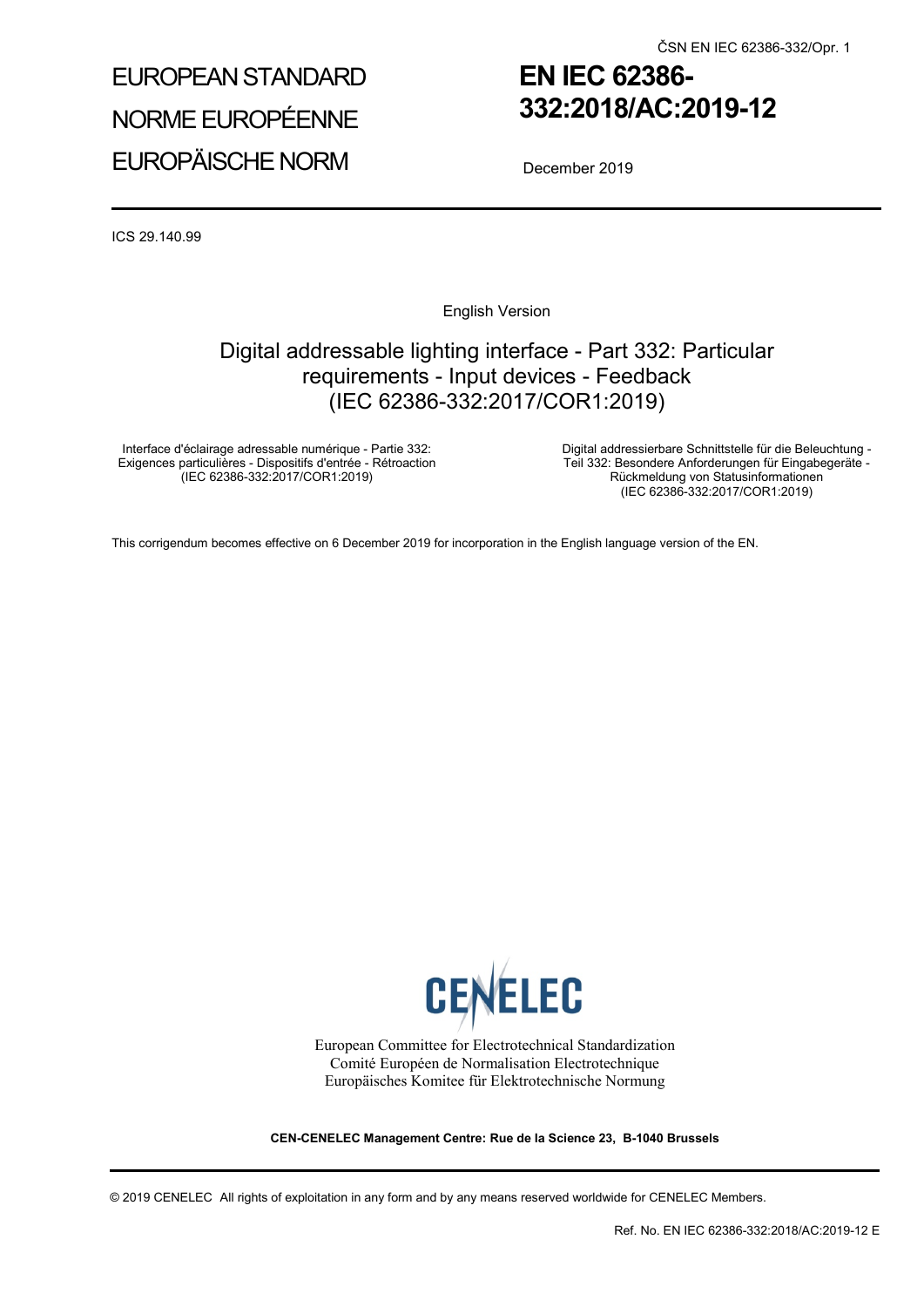EN IEC 62386-332:2018/AC:2019-12

ČSN EN IEC 62386-332/Opr. 1

#### **Endorsement notice**

The text of the corrigendum IEC 62386-332:2017/COR1:2019 was approved by CENELEC as EN IEC 62386-332:2018/AC:2019-12 without any modification.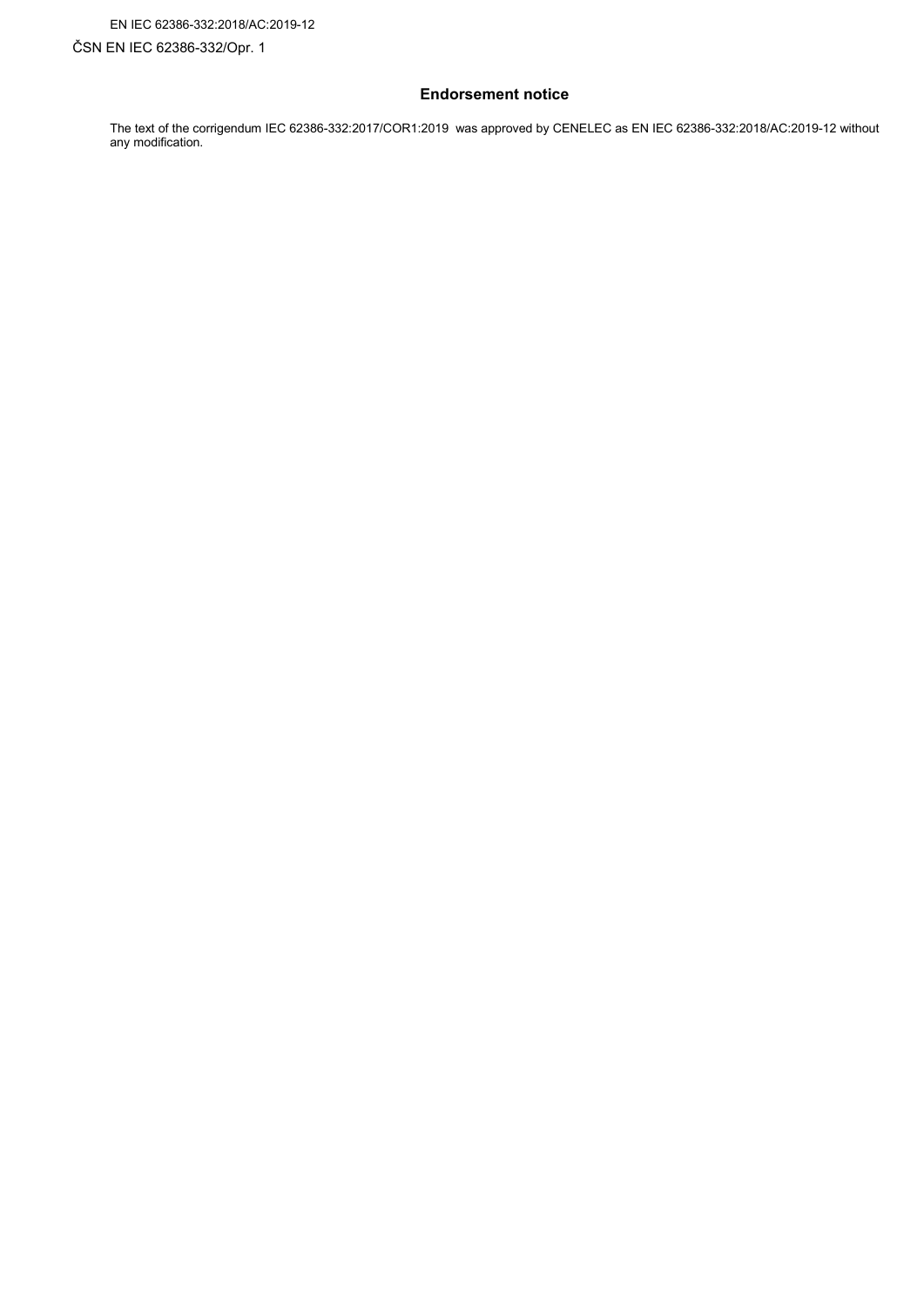IEC 62386-332:2017/COR1:2019 – 1 – © IEC 2019

## INTERNATIONAL ELECTROTECHNICAL COMMISSION COMMISSION ÉLECTROTECHNIQUE INTERNATIONALE

\_\_\_\_\_\_\_\_\_\_\_\_

**IEC 62386-332 Edition 1.0 2017-12**

**IEC 62386-332 Édition 1.0 2017-12**

**DIGITAL ADDRESSABLE LIGHTING INTERFACE –** 

**INTERFACE D'ÉCLAIRAGE ADRESSABLE NUMÉRIQUE –** 

**Part 332: Particular requirements – Input devices – Feedback**

**Partie 332: Exigences particulières – Dispositifs d'entrée – Rétroaction** 

### **CORRIGENDUM 1**

Corrections to the French version appear after the English text.

Les corrections à la version française sont données après le texte anglais.

#### **Background**

In the published version of IEC 62386-332:2017 there is an error.

The SELECT FEEDBACK (*instanceGroup*) command overlaps with several other commands and this corrigendum is therefore needed. The query commands, currently with the opcode byte in the range 0x27 to 0x2F, shall be moved to the opcode range 0x47 to 0x4F respectively.

Additionally there is a new explanatory clause make it explicit that command SELECT FEEDBACK is reserving a block of 32 opcodes.

\_\_\_\_\_\_\_\_\_\_\_\_\_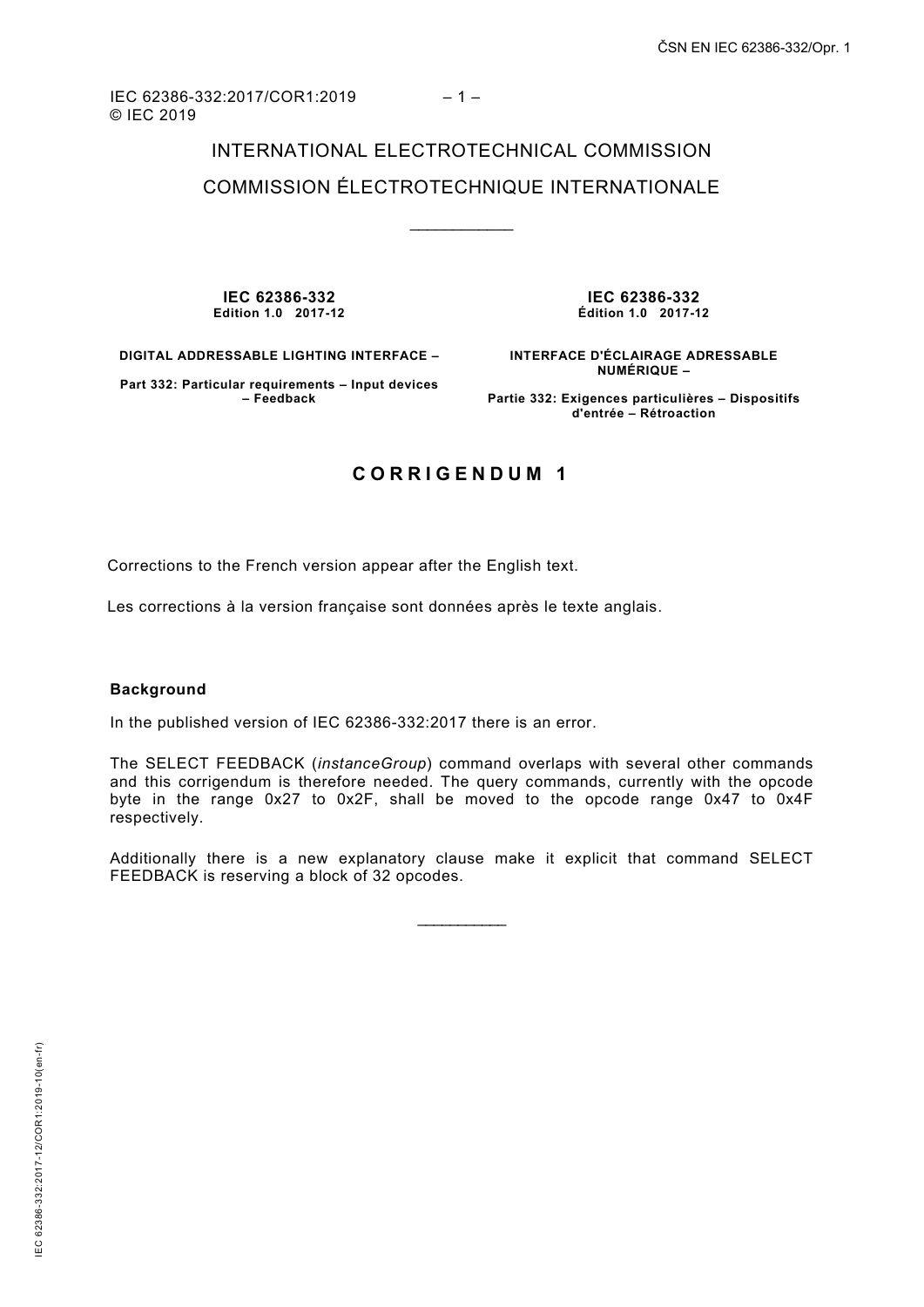#### **Table 5 – Additional feedback commands**

*In the "Command name" column, third row, replace* '(instanceGroup)' *with '*(*instanceGroup*)*' as follows:* 

#### **Table 1 – Additional feedback commands**

| <b>Command name</b>              | <b>Address</b><br>byte | Instance<br>byte <sup>a</sup> | Opcode<br>byte                   | 0<br>$\sim$<br>o | ี<br>α | -<br>w | ㅎ ㅎ<br>Φ<br>ທ ≥ | See<br>subclause | Command<br>subclause |
|----------------------------------|------------------------|-------------------------------|----------------------------------|------------------|--------|--------|-----------------|------------------|----------------------|
| SELECT FEEDBACK (instance Group) | Device                 | Feature                       | $0x20 +$<br><i>instanceGroup</i> |                  |        |        |                 | 9.4              | 11.3.4               |

*In the* "Opcode byte" *column, replace '*0x2*' with* '0x4' *for the following rows, as shown:* 

| <b>Command name</b>                     | <b>Address</b><br>byte | Instance<br>byte <sup>a</sup> | Opcode<br>byte | <b>TRO</b><br>$\Omega$ | <b>DTR1</b> | TR <sub>2</sub><br>Δ | nswei        | Send<br>twice | See<br>subclause | Command<br>subclause |
|-----------------------------------------|------------------------|-------------------------------|----------------|------------------------|-------------|----------------------|--------------|---------------|------------------|----------------------|
| <b>QUERY FEEDBACK CAPABILITY</b>        | Device                 | Feature                       | 0x4F           |                        |             |                      | $\checkmark$ |               | 9.3              | 11.5.2               |
| <b>QUERY FEEDBACK ACTIVE</b>            | Device                 | Feature                       | 0x4E           |                        |             |                      | $\checkmark$ |               | 9.4              | 11.5.3               |
| <b>QUERY FEEDBACK TIMING</b>            | Device                 | Feature                       | 0x4D           |                        |             |                      | $\checkmark$ |               | 9.5.1            | 11.5.4               |
| <b>QUERY ACTIVE FEEDBACK BRIGHTNESS</b> | Device                 | Feature                       | 0x4C           |                        |             |                      | $\checkmark$ |               | 9.5.2            | 11.5.6               |
| QUERY ACTIVE FEEDBACK COLOUR            | Device                 | Feature                       | 0x4B           |                        |             |                      | $\checkmark$ |               | 9.5.3            | 11.5.5               |
| QUERY INACTIVE FEEDBACK BRIGHTNESS      | Device                 | Feature                       | 0x4A           |                        |             |                      | $\checkmark$ |               | 9.5.2            | 11.5.8               |
| QUERY INACTIVE FEEDBACK COLOUR          | Device                 | Feature                       | 0x49           |                        |             |                      | $\checkmark$ |               | 9.5.3            | 11.5.7               |
| QUERY ACTIVE FEEDBACK VOLUME            | Device                 | Feature                       | 0x48           |                        |             |                      | $\checkmark$ |               | 9.5.4            | 11.5.9               |
| QUERY ACTIVE FEEDBACK PITCH             | Device                 | Feature                       | 0x47           |                        |             |                      | $\checkmark$ |               | 9.5.5            | 11.5.10              |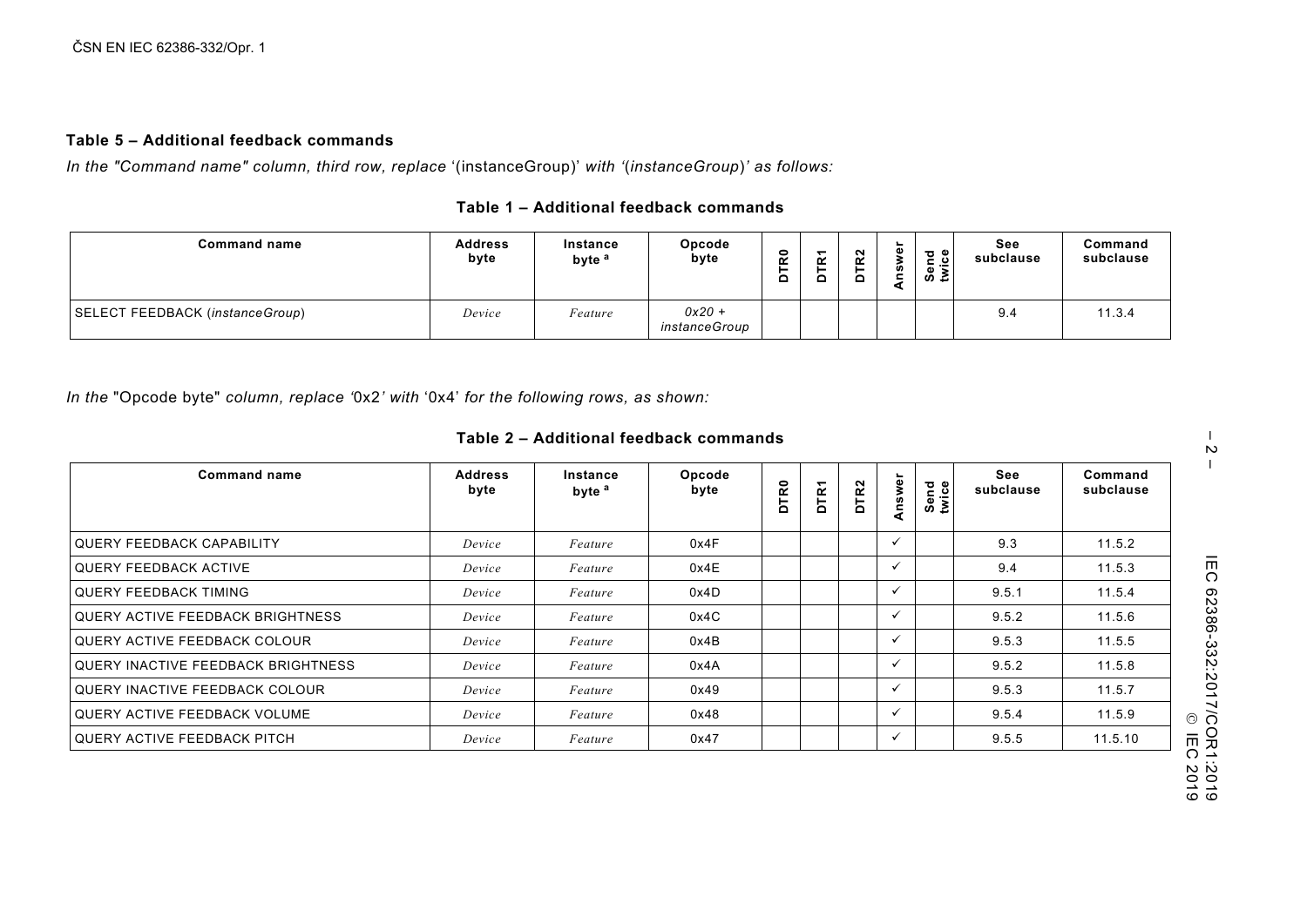IEC 62386-332:2017/COR1:2019 – 3 – © IEC 2019

#### **11.3.4 SELECT FEEDBACK (instanceGroup)**

*Replace the existing title of 11.3.4 with the following new title:*

#### **11.3.4 SELECT FEEDBACK (***instanceGroup***)**

*Add, before the first paragraph, the following new paragraph:* 

This command shall be discarded at device level and only considered for execution at instance level. This command actually comprises 32 commands, one for each instance group. This is accomplished by selecting a block of 32 consecutive opcodes.

\_\_\_\_\_\_\_\_\_\_\_\_\_

Corrections à la version française:

#### **Contexte**

La version publiée de l'IEC 62386-332:2017 comporte une erreur.

La commande SELECT FEEDBACK (*instanceGroup*) se superpose à plusieurs autres commandes. Il est par conséquent nécessaire d'élaborer le présent corrigendum. Les commandes de requête, dont l'octet de code de fonctionnement est actuellement dans la plage de 0x27 à 0x2F, doivent être déplacées dans la plage de code de fonctionnement de 0x47 à 0x4F, respectivement.

De plus, un nouvel article indique de manière explicite que la commande SELECT FEEDBACK réserve un bloc de 32 codes de fonctionnement.

\_\_\_\_\_\_\_\_\_\_\_\_\_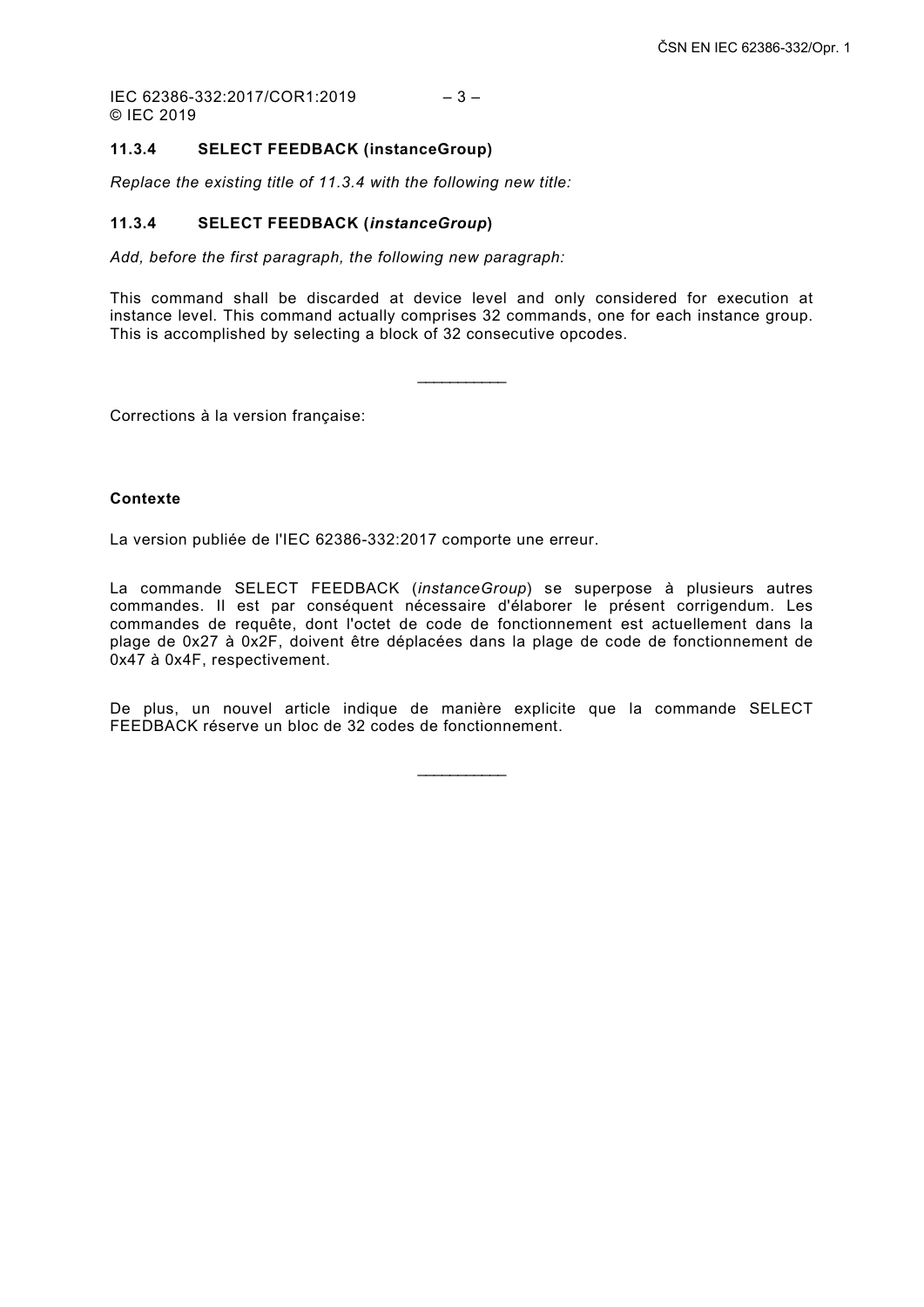#### **Tableau 5 – Commandes de rétroaction supplémentaires**

*Dans la colonne* "Nom de la commande"*, troisième ligne, supprimer le texte "Se référer à 9.4 pour de plus amples informations." et remplacer*  "(instanceGroup)" *par "*(*instanceGroup*)*" comme suit:* 

| Nom de la commande                      | Octet<br>d'adresse | Octet<br>d'instance <sup>a</sup> | Octet de code<br>de<br><b>fonctionnement</b> | 0<br>α | $\overline{\phantom{0}}$<br>≃<br>o | N<br>α<br>o | œ<br>ഗ<br>௨ | $-$ 0<br>قع<br>آ<br>۰<br>↘<br>$\sim$<br>-<br>山島 | Voir<br>paragraphe | Paragraphe<br>relatif à la<br>commande |
|-----------------------------------------|--------------------|----------------------------------|----------------------------------------------|--------|------------------------------------|-------------|-------------|-------------------------------------------------|--------------------|----------------------------------------|
| <b>SELECT FEEDBACK (instance Group)</b> | Device             | Feature                          | $0x20 +$<br>instanceGroup                    |        |                                    |             |             |                                                 | ల.∼                | 11.3.4                                 |

*Dans la colonne* "Octet de code de fonctionnement"*, remplacer "0x2" par "0x4" pour les lignes suivantes, comme suit:* 

**Tableau 4 – Commandes de rétroaction supplémentaires**

| Nom de la commande                        | Octet<br>d'adresse | Octet<br>d'instance <sup>a</sup> | Octet de code<br>de<br>fonctionnement | R0<br>۵ | <b>DTR1</b> | DTR <sub>2</sub> | Réponse      | yer<br>fois<br>Envo<br>deux | Voir<br>paragraphe | Paragraphe<br>relatif à la<br>commande |
|-------------------------------------------|--------------------|----------------------------------|---------------------------------------|---------|-------------|------------------|--------------|-----------------------------|--------------------|----------------------------------------|
| <b>QUERY FEEDBACK CAPABILITY</b>          | Device             | Feature                          | 0x4F                                  |         |             |                  |              |                             | 9.3                | 11.5.2                                 |
| <b>QUERY FEEDBACK ACTIVE</b>              | Device             | Feature                          | 0x4E                                  |         |             |                  | ✓            |                             | 9.4                | 11.5.3                                 |
| <b>QUERY FEEDBACK TIMING</b>              | Device             | Feature                          | 0x4D                                  |         |             |                  | ✓            |                             | 9.5.1              | 11.5.4                                 |
| <b>QUERY ACTIVE FEEDBACK BRIGHTNESS</b>   | Device             | Feature                          | 0x4C                                  |         |             |                  |              |                             | 9.5.2              | 11.5.6                                 |
| QUERY ACTIVE FEEDBACK COLOUR              | Device             | Feature                          | 0x4B                                  |         |             |                  | ✓            |                             | 9.5.3              | 11.5.5                                 |
| <b>QUERY INACTIVE FEEDBACK BRIGHTNESS</b> | Device             | Feature                          | 0x4A                                  |         |             |                  | $\checkmark$ |                             | 9.5.2              | 11.5.8                                 |
| <b>QUERY INACTIVE FEEDBACK COLOUR</b>     | Device             | Feature                          | 0x49                                  |         |             |                  | ✓            |                             | 9.5.3              | 11.5.7                                 |
| QUERY ACTIVE FEEDBACK VOLUME              | Device             | Feature                          | 0x48                                  |         |             |                  | $\checkmark$ |                             | 9.5.4              | 11.5.9                                 |
| l QUERY ACTIVE FEEDBACK PITCH             | Device             | Feature                          | 0x47                                  |         |             |                  | ✓            |                             | 9.5.5              | 11.5.10                                |

 $\overline{1}$ 4  $\mathbf{I}$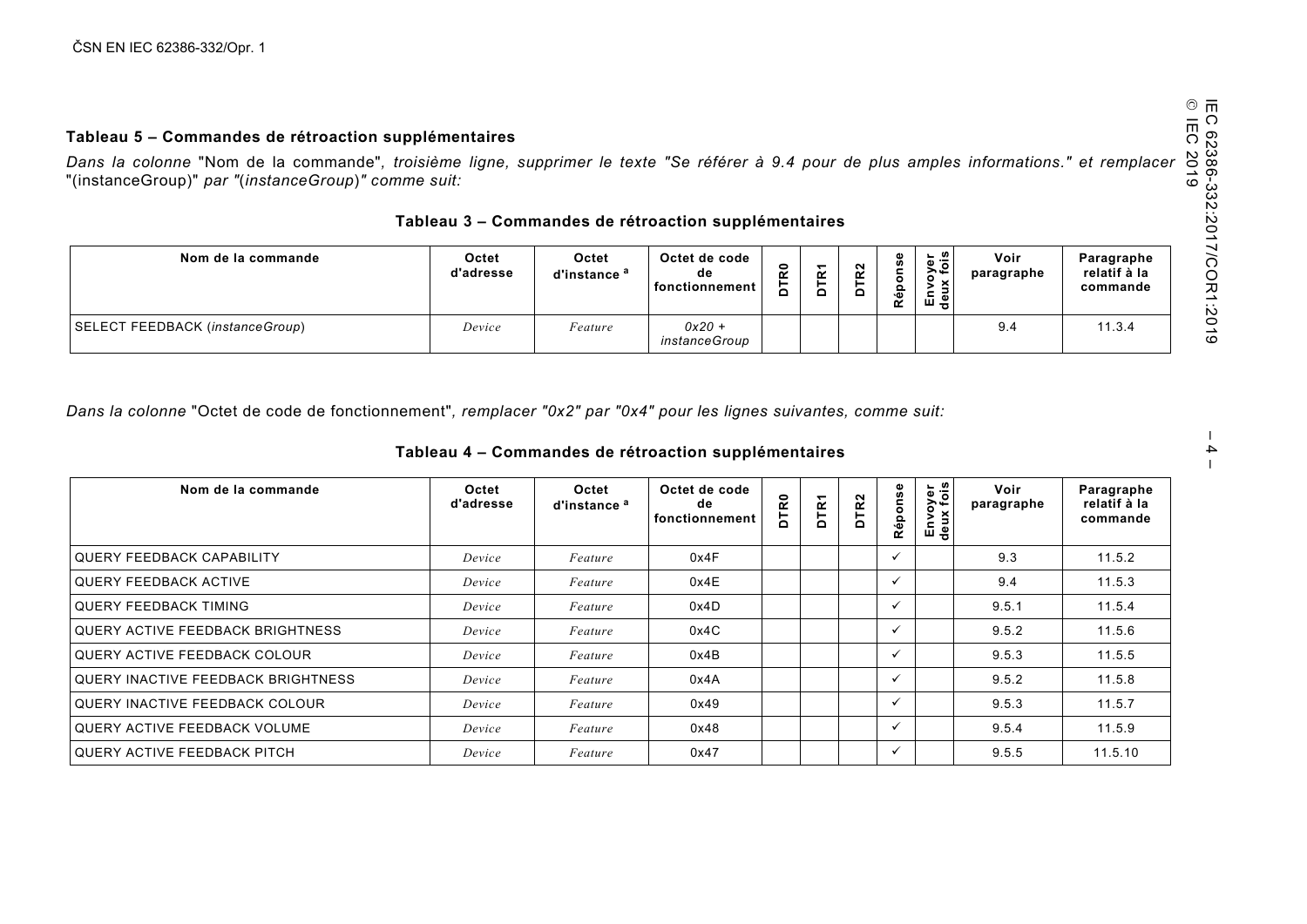IEC 62386-332:2017/COR1:2019 – 5 – © IEC 2019

#### **11.3.4 SELECT FEEDBACK (instanceGroup)**

*Remplacer le titre de 11.3.4 par le nouveau titre suivant:*

#### **11.3.4 SELECT FEEDBACK (***instanceGroup***)**

*Ajouter, avant le premier alinéa, le nouvel alinéa suivant:* 

Cette commande doit être éliminée au niveau du dispositif et son exécution ne doit être prise en compte qu'au niveau de l'instance. Cette commande comprend en réalité 32 commandes, une pour chaque groupe d'instance. Ceci est réalisé en choisissant un bloc de 32 codes de fonctionnement consécutifs.

\_\_\_\_\_\_\_\_\_\_\_\_\_\_